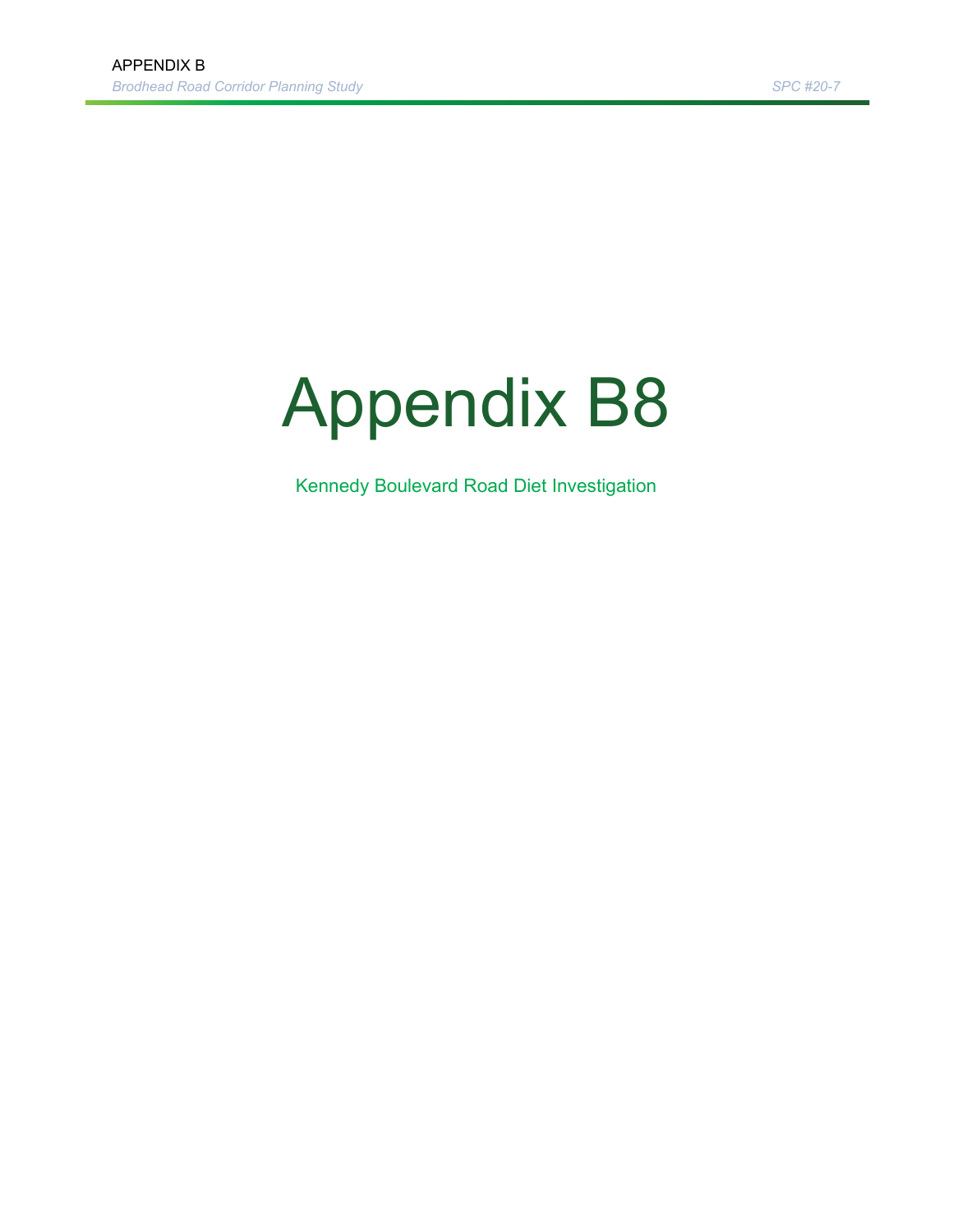Four options were considered to improve the intersection of Brodhead Road and Mill Street/ Kennedy Boulevard; these options are listed below. Attachments include Option  $2 - 4$  concept drawings.

- Option 1 No-Build
- Option 2 Short-Term Lane Restriping
- Option 3 Road Diet and Multimodal Improvements
- Option 4 Additional Lanes

Option 1, the no-build alternative, does not make any improvements to the current intersection geometry, and LOS degrades from base year conditions. Pedestrian accommodations are still limited, and eastbound/westbound split phasing remains in effect.

Option 2, the short-term restriping alternative, uses the existing footprint of the intersection to reduce the westbound through traffic to one lane, thereby accommodating a new left turn lane in both the eastbound and westbound directions. This results in the removal of the eastbound/westbound split phasing, and can accommodate additional pedestrian/sidewalk connections in all four quadrants of the intersection. Operations improve to overall LOS D or better in both peak hours.

Option 3, the road diet and multimodal improvements alternative, takes a small amount of right-of-way (ROW) to accommodate bike lanes, retains the single westbound through lane from Option 2, while also restricting eastbound traffic to one through lane. A northbound right turn lane is added, as well as a new pocket lane for the westbound right turns. The pedestrian accommodations from Option 2 remain, and operations improve to overall LOS C in both peak hours.

Option 4 requires additional ROW to add right and left turn lanes to all approaches; two through lanes in the eastbound and westbound directions are retained. The pedestrian accommodations from the previous options are retained, however bike lanes would require even more ROW. Operations improve again to overall LOS C or better in both peak hours.

To complete the preliminary road diet analysis for Option 3, PTV's VISTRO software (Version 2021, Service Pack 2) was utilized. The study intersections of Brodhead Road at Mill Street/Kennedy Boulevard were updated to reflect 2045 future year volumes, truck percentages, and peak hour factors. Mill Street and Kennedy Boulevard were both reduced to one arriving and departing through lane. To the east the intersection of Kennedy Boulevard at Grand Avenue/Sheffield Road, through traffic volumes on Kennedy Boulevard were increased to match the demand of the main Brodhead Road study intersection. The side street volumes, main street turning volumes, peak hour factors, and truck percentages were imported into VISTRO from the 2012 SINC-UP (Cycle 1 WO # 4) Synchro analysis. Kennedy Boulevard at Grand Avenue/Sheffield Road operates with an overall LOS D or better, and volume-to-capacity (v/c) ratio less than 1.00, despite the laneage reductions.

According to the PennDOT 2020 Beaver County Traffic Volumes Map, the Annual Average Daily Traffic (AADT) for Mill Street is approximately 14,000 vehicles per day (vpd), and Kennedy Boulevard is 10,000 vpd. According to the Federal Highway Administration (FHWA), roadways with an ADT of 20,000 vpd or less may be good candidates for a road diet and should be evaluated for feasibility<sup>1</sup>. FHWA also states there is probable feasibility at or below 750 vehicles per hour per direction (vphpd) during the peak hour. The highest peak hour approach volume in the 2045 design year occurs at the Brodhead Road at Mill Street/Kennedy Boulevard intersection, with 890 vphpd on the eastbound Mill Street approach; however, 530 of those vehicles make a channelized right turn onto southbound Brodhead Road, and are not impacted by the signalized intersection, nor the single through lane. The highest peak hour volume for

<sup>1</sup> https://safety.fhwa.dot.gov/road\_diets/guidance/info\_guide/ch3.cfm